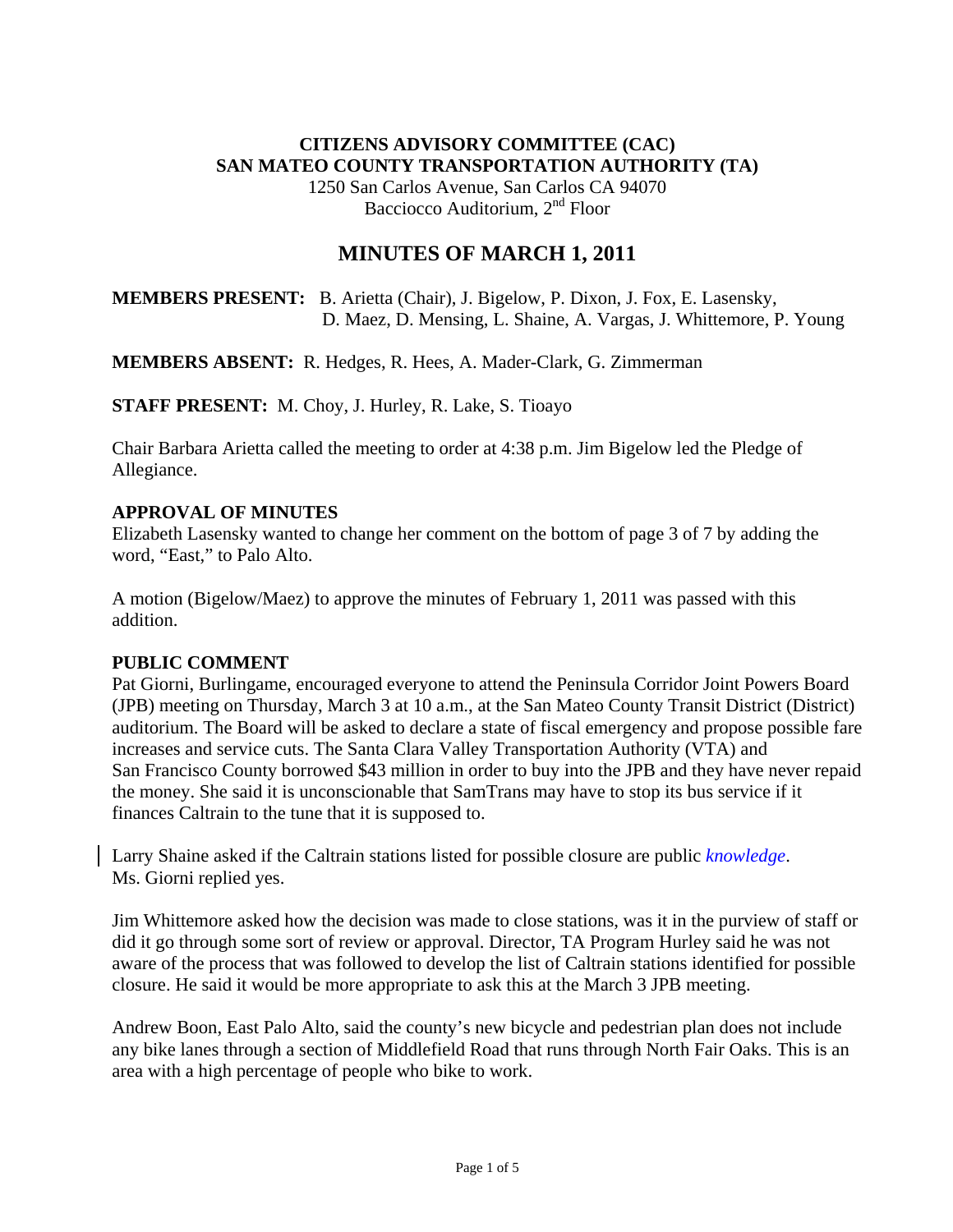## **TRANSPORTATION AUTHORITY BOARD MEETING AGENDA FOR MARCH 3, 2011 Authorization to Convey Property to the City of San Mateo – TA Item 11a**

Doris Maez asked if this was overlooked because it is a small piece of property. Mr. Hurley said no and this was part of the Third Avenue to Millbrae Avenue Auxiliary Lane Project, which included the Monte Diablo overcrossing. There was some right of way needed for the construction. The State held temporary title to the land during construction and when completed, the property was transferred back to the city of San Mateo.

A motion (Bigelow/Whittemore) to support the action to convey the property was approved.

## **PRESENTATION: HIGHWAY PROGRAM**

Manager, Programming and Monitoring Melanie Choy reported:

- Phase I project prioritization and criteria was presented to the CAC in November 2010 for feedback. Comments were also received from the City/County Association of Government's (C/CAG) Technical Advisory Committee and the public.
- Phase II is the development of the Capital Improvement Program (CIP), which is an implementation and funding plan for the Highway Program.
- Project prioritization was separated into project categories and driven by Measure A: Key Congested Corridor (KCC) projects and Supplemental projects. Each includes interchanges, mainline/freeway, and major arterial project groups.
- Updates to Phase I include modification of sustainability criteria and minor modifications to project prioritization, clarifications to technical changes and edits.
- All highway projects in Measure A have been given a project cost for a total of \$1.8 billion for the KCC and Supplemental projects.
- Estimated funding sources of \$1.145 include new Measure A revenues, committed original Measure A, committed and future State Transportation Improvement Plan funds, and earmarks/other State programs, which includes an assumption of developer funding.
- There is a project funding gap of \$655 million.
- There are \$34 million in original Measure A non-committed project funds that could be contributing to the \$1.8 billion program costs.
- The CIP framework includes new Measure A projects with KCC projects having priority over Supplemental. It is a living document, updated bi-annually with a 10-year timeframe.
- Proposed CIP variables include pay-as-you-go, resource constraint, project development priorities with a focus on project readiness, projects with leveraged funding and geographic equity
- Timeline for 2011: outreach on funding challenge in February/March, development of CIP scenarios in March/April, outreach on CIP in April/May, and TA Board adoption in June.

## Questions/Comments

Mr. Shaine asked if the TA will be involved in future construction management. Mr. Hurley said it is independent of funding issues. The TA has been developed with flexibility to assume that responsibility if Caltrans were not able to resource to support the TA's program. While private design consultants now do design and environmental documents with Caltrans oversight and approval, construction management remains the responsibility of Caltrans.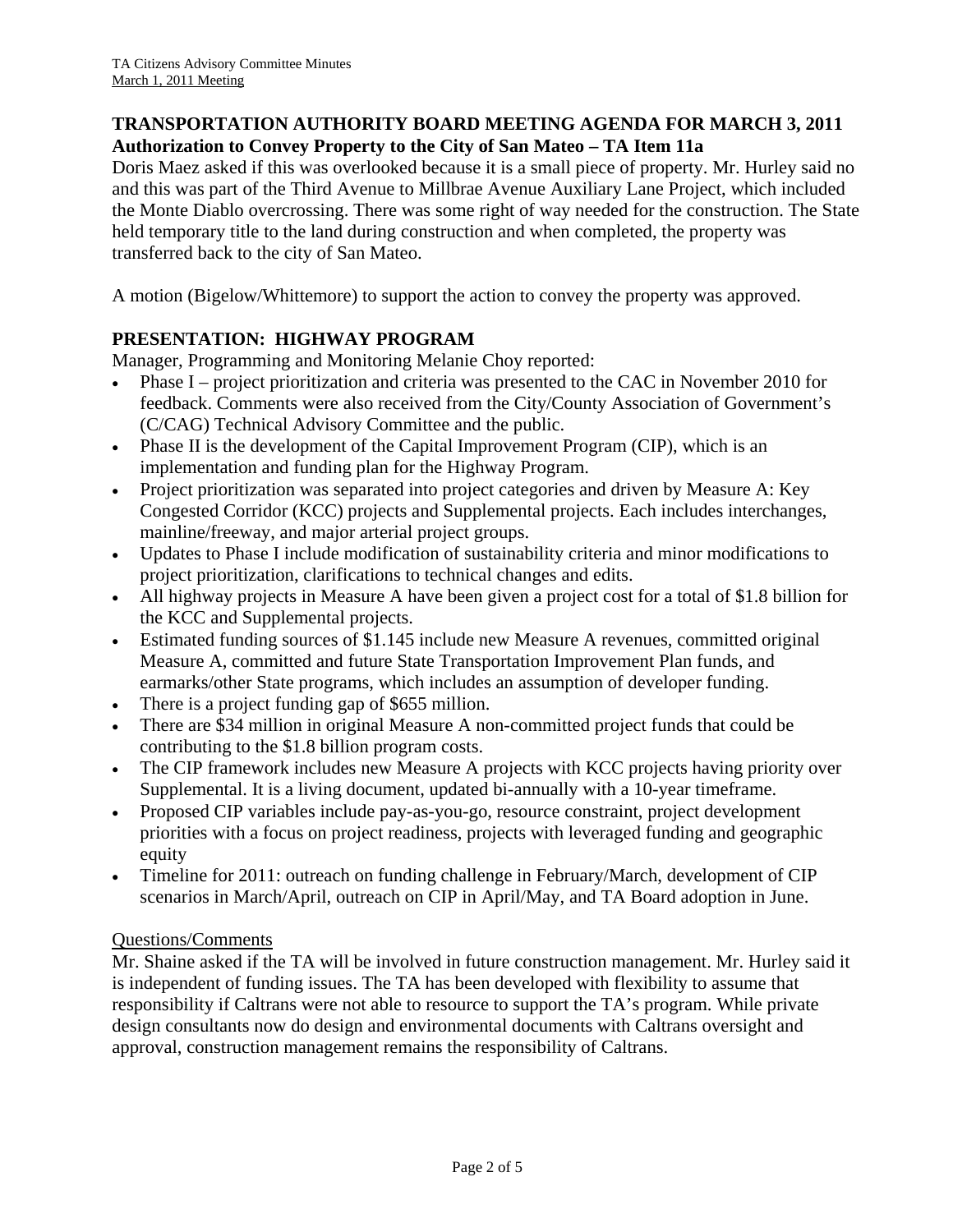April Vargas asked if there was a ratio to decide funding for KCC versus Supplemental projects. Ms. Choy said if one looks at the Measure as being 100 percent, the KCC was 17.3 percent and Supplemental was 10.2 percent.

Ms. Vargas thinks pay-as-you-go is a good idea but asked what happens if money isn't available to complete part of a project phase. Ms. Choy said there are other payment options. TA funds are allocated phase-by-phase but there is flexibility due to segmented funding decisions and fund estimates are conservative.

Ms. Vargas asked if there could be a situation where there was enough money for the environmental review but not enough for the design phase. Ms. Choy said this could be an outcome, which would require leveraging of funds.

Jim Bigelow said given conversations in Congress, he suggested the term, "earmarks," be changed in the estimated funding sources and suggested using the term, "special funding programs." He said there is a move in San Mateo County to do High Occupancy Toll Lanes as a revenue source. He said C/CAG places a lot of scoring on congestion relief and air quality and he doesn't see any emphasis on this in the program. Ms. Choy said C/CAG sits on the steering committee that oversees the CIP.

Mr. Bigelow said getting into a state of readiness is the most important thing because that finds the money.

Mr. Whittemore advocates pay-as-you-go and fully funded upfront for each phase, He supports project readiness, resource constraints, implementation of small projects if they deliver a significant amount of good for a significant amount of people, and geographic equity especially for the Coastside.

Chair Arietta said she understands priorities and lack of funding but there is a need to address Coastside voters who put their faith in the original Measure A and are not getting their share of funding versus the other side of the hill. She suggested listing geographic equity first or second rather than sixth in the list of funding priority considerations.

## **ITEMS FOR REVIEW – MARCH 3, 2011 TA BOARD AGENDA**

There was no discussion on the following item:

- 1. Statement of Revenues and Expenditures for January 2011 TA item 4b
- 2. SamTrans Liaison Report February 9, 2011 TA Item 8

#### **Update on State and Federal Legislative Program – TA Item 12b**

Government Affairs Manager Seamus Murphy could not attend the meeting but will follow up on any questions or concerns from the CAC.

# **Quarterly Projects Status Report – 2nd Quarter Fiscal Year 2011 – TA Item 12c**

Mr. Hurley said the report is in the agenda packet and he will be happy to respond to any questions.

Mr. Bigelow referenced the Highway 101 – Ralston Avenue Bicycle/Pedestrian Overcrossing Project in the report and said he didn't see the millions to pay for the work being done before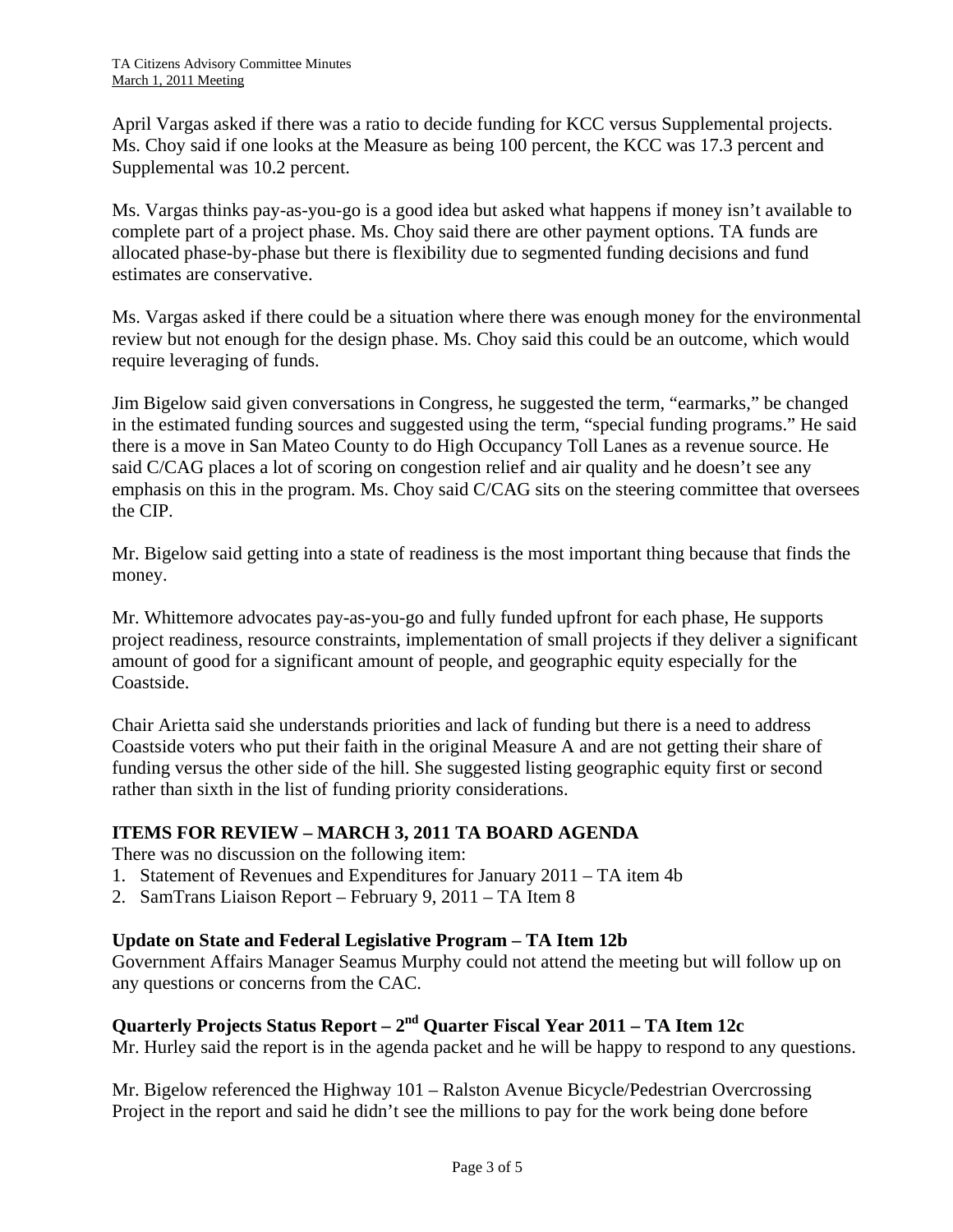December 31, 2010. Mr. Hurley said this will be reported out semi-annually per the reporting requirements in the agreement with the cities.

Mr. Whittemore asked about the meaning of a punch list. Mr. Hurley said it is a sign-off list of any outstanding items of work.

Mr. Whittemore asked about the completion date of the Tilton crossing. Mr. Hurley the project completion date for the current forecast is August, 2011.

Ms. Maez asked if construction could be speeded-up on the San Bruno Caltrain Station if the station was closed due to Caltrain station closures, which would also be less disruption to the area's residents. Mr. Hurley said he will pose this question to the project manager.

## **REPORT OF THE CHAIR – BARBARA ARIETTA**

- Pat Dixon was honored at the March TA Board meeting for her service to the TA CAC.
- Director Don Horsley joined the TA Board.
- Provided possible scenarios for Caltrain's future: There will be a public hearing at the March 3 JPB meeting to declare a fiscal emergency and consider service changes, station closures and a fare increase; decisions about service will be announced at the April 7 JPB meeting; the Metropolitan Transportation Commission (MTC) will be meeting on March 9 and 23 to discuss Caltrain service; the Senate Budget Committee reauthorized the gas tax swap and the VTA proposed a package of short-term solutions.
- Provided details on San Francisco's local-hire ordinance and Assemblyman Jerry Hill's efforts to limit the reach of the ordinance.

## **REPORT FROM STAFF – JOE HURLEY**

- Segment 1 of the U.S. 101 Auxiliary Lanes Marsh Road to University Avenue was advertised on February 22. Bids will open on April 13.
- The TA and C/CAG announced a joint call for projects on February14 for the county's Pedestrian & Bicycle Program. It is a two-year program for Fiscal Years 2012 and 2013. The funding source includes \$3 million of Measure A funding and C/CAG funding of \$900,000 from Transportation Development Act Article 3 funding for a total of \$3.9 million. An application workshop is scheduled for March 8 and applications are due March 17. He encouraged everyone to seek out applicants.
- Five CAC terms expire on May 31. Recruitment will begin the week of March 7, applications are due April 11 and recommended applicants will be appointed by the TA Board at its May 5 meeting.

John Fox asked about the status of the Ringwood pedestrian overcrossing associated with the Auxiliary Lane Project. Mr. Hurley said the overcrossing is included in the scope of the Marsh Road to University Avenue Auxiliary Lane Project and construction is scheduled to begin this summer. The existing Ringwood overcrossing will be available for use while the new overcrossing is constructed.

## **COMMITTEE COMMENTS**

Mr. Bigelow said the MTC website includes staff reports on the March 9 and 23 meeting discussion on Caltrain financial future. They will discuss Dumbarton Rail in March.